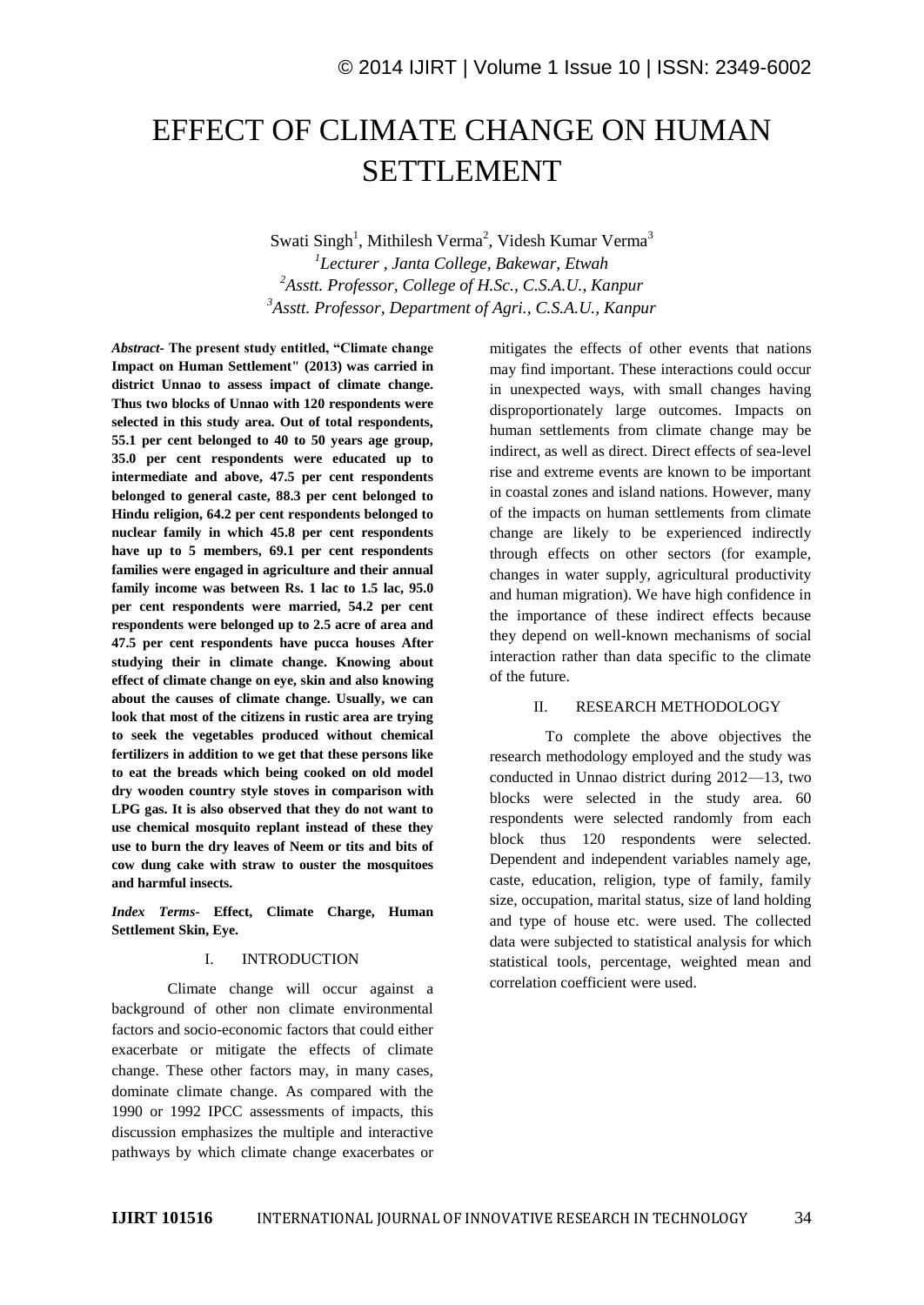# III. RESULTS

| Occupation      | Frequency | Per cent |
|-----------------|-----------|----------|
| Agriculture     | OJ.       | 69.1     |
| Service         | 23        | 19.2     |
| <b>Business</b> |           | 1.7      |
| Others          |           | 10.0     |
| <b>Total</b>    | 120       | 100.00   |

#### **Table 1 : Distribution of the respondents according to occupation.**

Table 1 reveals that distribution of respondents according to occupation, 69.1 per cent of respondents were attached in agriculture, 19.2 per cent respondents were doing service, 10.0 per cent respondents were doing other work like shop keeper, gardening etc. and only 1.7 per cent respondents were doing business.

#### **Table 2 : Distribution of the respondents according to land holding.**

| Occupation                   | <b>Frequency</b> | Per cent |
|------------------------------|------------------|----------|
| Landless                     |                  | 5.0      |
| Up to $2.5$ acres (marginal) | ნა               | 54.2     |
| 2.5 to 5 acres (small)       | 30               | 25.0     |
| 5 acres and above (large)    | ١Q               | 15.8     |
| <b>Total</b>                 | 120              | 100.0    |

Table 2 shows that distribution of respondents according to land holding, 54.2 per cent respondents were belonged to up to 2.5 acres of area, 25.0 per cent respondents were belonged to 2.5 to 5 acres of area, 15.8 per cent respondents were belonged to 5 acres and above of area and 5.0 per cent respondents were landless. **Table 3 : Assess the effect of climate change on eye.**

| $\bullet$<br><b>Occupation</b>               | <b>Yes</b> | N <sub>0</sub> | <b>Score</b> | Rank        |
|----------------------------------------------|------------|----------------|--------------|-------------|
| Acute photokeratitis and photoconjunctivitis | 35.00      | 65.00          | 1.35         | VII         |
| Climatic droplet keratopathy                 | 61.67      | 38.33          | 1.62         | IV          |
| Pterygium                                    | 25.83      | 74.17          | 1.26         | <b>VIII</b> |
| Cancer of cornea and conjunctiva             | 53.33      | 46.67          | 1.53         | V           |
| Lens opacity                                 | 82.50      | 17.50          | 1.83         |             |
| Uveal melanoma                               | 39.17      | 60.83          | 1.39         | VI          |
| Acute solar retinopathy                      | 74.17      | 25.83          | 1.74         | П           |
| Macular degeneration                         | 65.83      | 34.17          | 1.66         | Ш           |

Table 3 shows that the effect on eye of climate change, 82.50 per cent respondents were aware about lens opacity with mean score 1.83 ranked I, 74.17 per cent respondents were aware about acute solar retinopathy with mean score 1.74 ranked II, 65.83 per cent respondents were aware about macular degeneration with mean score 1.66 ranked III, 61.67 per cent respondents were aware about climatic droplet keratopathy with mean score 1.62 ranked IV, 53.33 per cent respondents were aware about cancer of cornea and conjunctiva with mean score 1.53 ranked V, 39.17 per cent respondents aware about uveal melanoma with mean score 1.39 ranked VI, 35.00 per cent respondents were aware about acute photokeratitis and photoconjuctivitis with mean score 1.35 ranked VII and 25.83 per cent respondents were aware about peterygium with mean score 1.26 ranked VIII.

#### **Table 4 : Assess the effect of climate change on immunity and infection**

| Occupation                              | Yes   | No    | <b>Score</b> | Rank |
|-----------------------------------------|-------|-------|--------------|------|
| Suppression of cell mediated immunity   | 55.00 | 45.00 | 1.55         | Ш    |
| Increased susceptibility to infection   | 79.17 | 20.83 | 1.79         |      |
| Impairment of prophylactic immunization | 29.17 | 70.83 | 1.29         |      |
| Activation of latent virus infection    | 67.50 | 32.50 | 1.68         |      |

Table 4 reveals that assess the effect on immunity and infection of climate change, 79.17 per cent respondents were aware about increased susceptibility to infection with mean score 1.79 ranked I, 67.50 per cent respondents were aware activation of latent virus infection with mean score 1.68 ranked II, 55.00 per cent respondents were aware about suppression of cell mediated immunity with mean score 1.55 ranked II and 29.17 per cent respondents were aware about impairment of prophylactic immunization with mean score 1.29 ranked IV.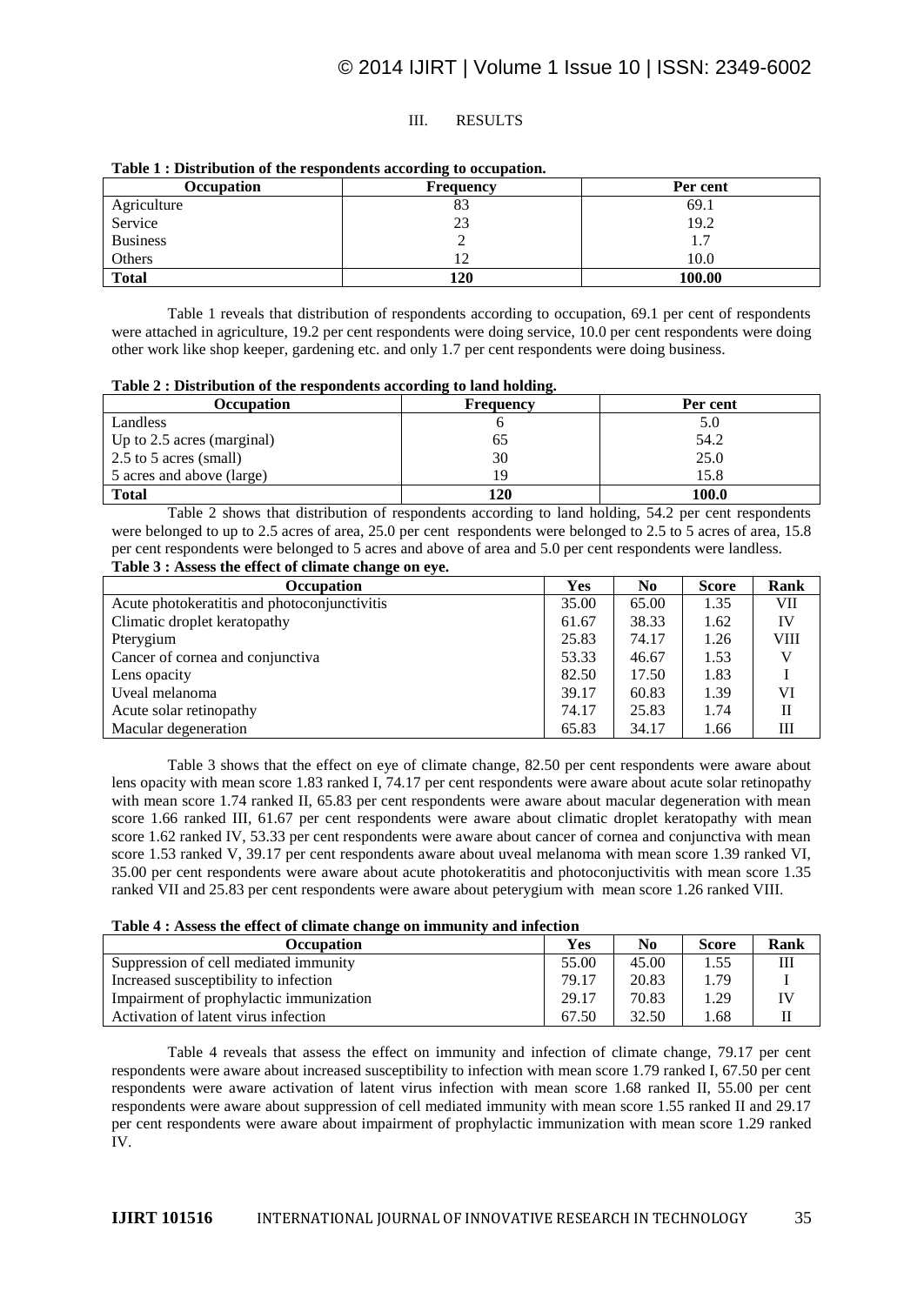| Table 5 , Asses the multeet effect of chinate change |                      |       |              |      |
|------------------------------------------------------|----------------------|-------|--------------|------|
| Occupation                                           | <b>Yes</b>           | No    | <b>Score</b> | Rank |
| Infectious disease                                   | 76.67                | 23.33 | 1.77         |      |
| Air pollution                                        | 93.33                | 6.67  | 1.93         |      |
| Predominantly effects on change                      | 45.00                | 55.00 | 1.45         |      |
| Geographical vulnerability                           | 52.50                | 47.50 | 1.53         |      |
| $-11$<br>$\sim$ 00 0 0 11 $\sim$ 1                   | $\sim$ $\sim$ $\sim$ |       |              |      |

| Table 5 : Asses the indirect effect of climate change |
|-------------------------------------------------------|
|-------------------------------------------------------|

Table 5 represents that the indirect effects of climate change, 93.33 per cent respondents were aware about air pollution with mean score 1.93 ranked I, 76.67 per cent respondents were aware about infectious diseases with mean score 1.77 ranked II, 52.50 per cent respondents were aware about geographical vulnerability with mean score 1.53 ranked III, 45.00 per cent respondents were aware about predominantly effect on climate with mean score 1.45 ranked IV.

## IV. CONCLUSION

On account, of above mentioned matter we get that citizens in rural area are aware of their environment and health. Indian farmers are trying to cultivate the crops with compost fertilizers. They are also interested to plant the gardens of fruits to achieve cash crop in addition to present the environment pollution. Due to planting they also gain woods to use them as fuel which is also a step to deteriorate to pollution rate, some garden owners also cultivate the agricultural product among the vacate land between the plants because it is seen that the land of garden become more fertile due to leaf rotten in the clay. Even then we look that the new vehicle on the roads, air conditioner, power generators, air traffic etc. disturbing the cycle of climate eg. Hottest summer, bitter winter stormy rain. That is why the human living on the earth should prevent their greed similarly minimize their needs only then the chemistry of climate can rescue other wise there I no power which can avert human race by havoc. Finally, every nation must have very sincere thoughts about the climate of their country and countrymen.

# RECOMMENDATION AND SUGGESTIONS

- Install rainwater tanks.
- Reduce the amount of sugar, salt, fat and processed food in your diet.
- Join a group or get together with friends and neighbours to establish local, sustainable community-building networks.
- Establish a community garden and educate yourselves and others about sustainable food practices.
- Organize with others to hold community tree-planting days.
- Create a sustainable 'transition town' to plan for and limit the effects of climate change on your local neighborhood.
- Compost vegetable scraps.

• Detox your home – dispose of unwanted chemicals safely rather than pouring them down the sink or putting them in the rubbish bin.

## **REFERENCES**

- Bakker J. Paulissen, E. Kaniewski, D. Laet, V. de Verstraeten, G. Waelkens, M. (2012). Man, vegetation and climate during the Holocene in the territory of Sagalassos, Western Taurus Mountains, SW Turkey (Special Issue Human landscapes and climate change during Holocene). *Journal of Vegetation, History and Archaeobotany,* **21**(4/5); 249- 266.
- Begum, R.A.; Siwar, C.; Abidin, R.D.Z.R.Z. and Pereira, J.J. (2011). Vulnerability of climate change and hardcore poverty in Malaysia. *Journal of Environmental Science and Technology,* **4**(2); 112-117.
- D'Anjou, R.M. Bradley, R.S. Balascio, N.L. and Finkeistein, D.B. (2012). Climate impacts on human settlement and agricultural activities in northern Norway revealed through sediment biogeochemistry. Proceedings of the National Academy of Sciences of the United States of America, **109**(50): 20332-20337.
- Ford, J.D. and Pearce, T. (2010). What we know, do not know and need to know about climate change vulnerability in the western Canadian Arctic; a systematic literature review. *Environmental Research Letters,* **5** : 1.